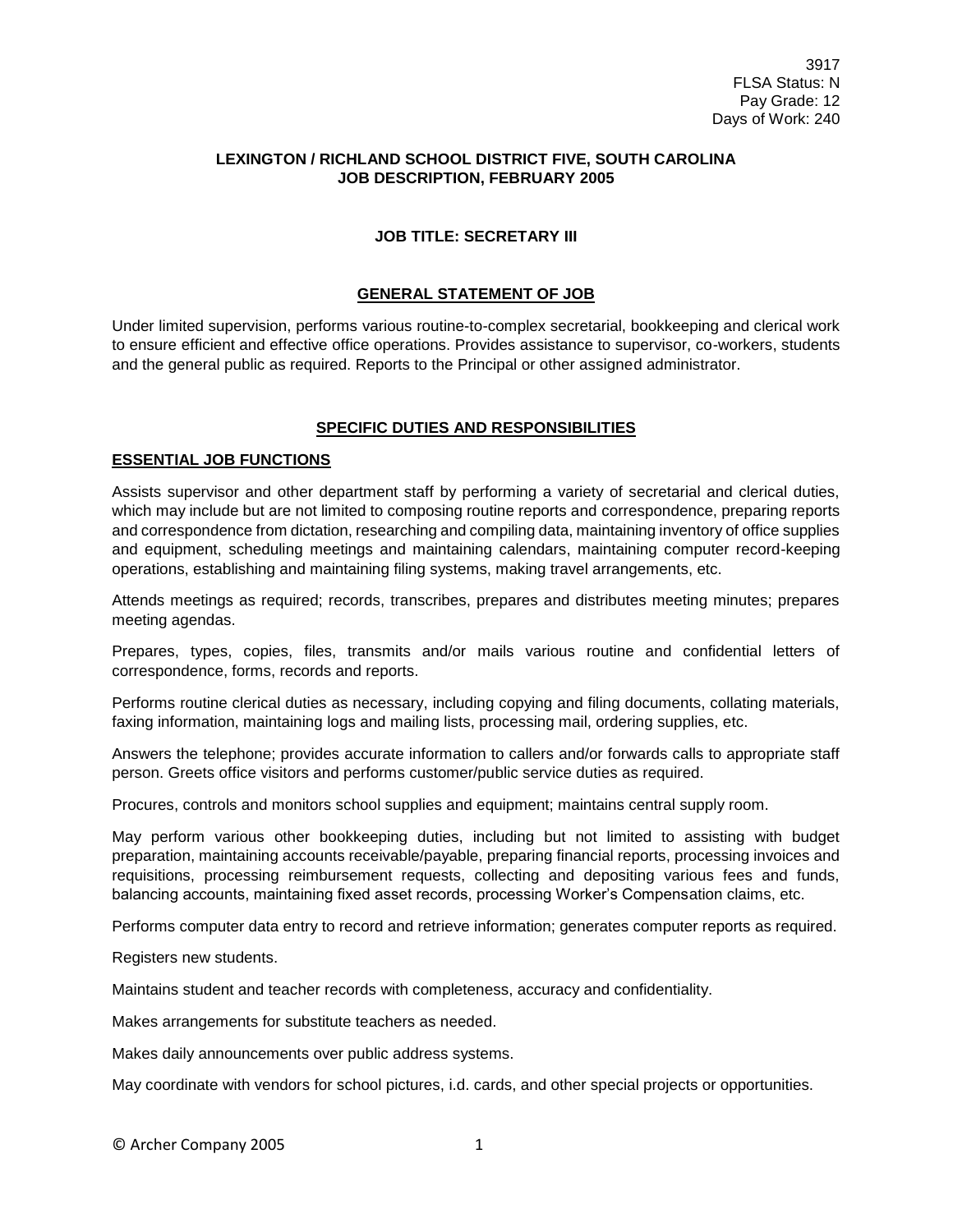Responds to inquiries and requests for assistance from school personnel, parents, other districts and agencies, and the general public.

May provide instruction and leadership to office assistants, student helpers and others as assigned.

Receives, reviews, prepares and/or processes various documents, which may include school records, student records, teacher records, invoices, inventory records, spreadsheets, deposit slips, attendance records, work orders, budget documents, requisitions and other procurement documents, schedules, newsletters, meeting agendas and minutes, various reports, various logs and lists, various forms, memos, correspondence, etc.

Operates and maintains a variety of equipment, which may include a computer, printer, scanner, typewriter, copier, fax machine, telephone, two-way radio, laminating machine, security equipment, audio-visual equipment, calculator, folding machine, postage machine, etc.; uses clerical, computer and bookkeeping supplies; uses first aid and other health room supplies.

Interacts and communicates with a variety of individuals and groups, which may include the immediate supervisor, other District administrators and staff, school personnel, students, parents/guardians, sales representatives, various outside organizations and professionals, and the general public.

## **ADDITIONAL JOB FUNCTIONS**

Assists with routine health room duties as required; calls parents/guardians regarding student health as necessary.

Monitors students in cafeteria and during other activities as requested.

Signs students in / out.

Assists with special meetings, projects, programs and events as requested.

Runs errands as requested.

May perform special duties as related to assigned school.

Maintains clean and orderly work areas.

Performs related duties as required.

### **MINIMUM TRAINING AND EXPERIENCE**

Requires Associate's degree, vocational technical degree or specialized training that is equivalent to satisfactory completion of two years of college education with emphasis in secretarial science or related field, supplemented by one to two years of responsible secretarial experience, or an equivalent combination of education, training and experience that provides the required knowledge, skills and abilities. Must be able to type with speed and accuracy. Must possess a valid state driver's license.

## **MINIMUM QUALIFICATIONS OR STANDARDS REQUIRED TO PERFORM ESSENTIAL JOB FUNCTIONS**

**Physical Requirements**: Requires sedentary work that involves walking or standing some of the time and involves exerting up to 10 pounds of force on a recurring basis or routine keyboard operations.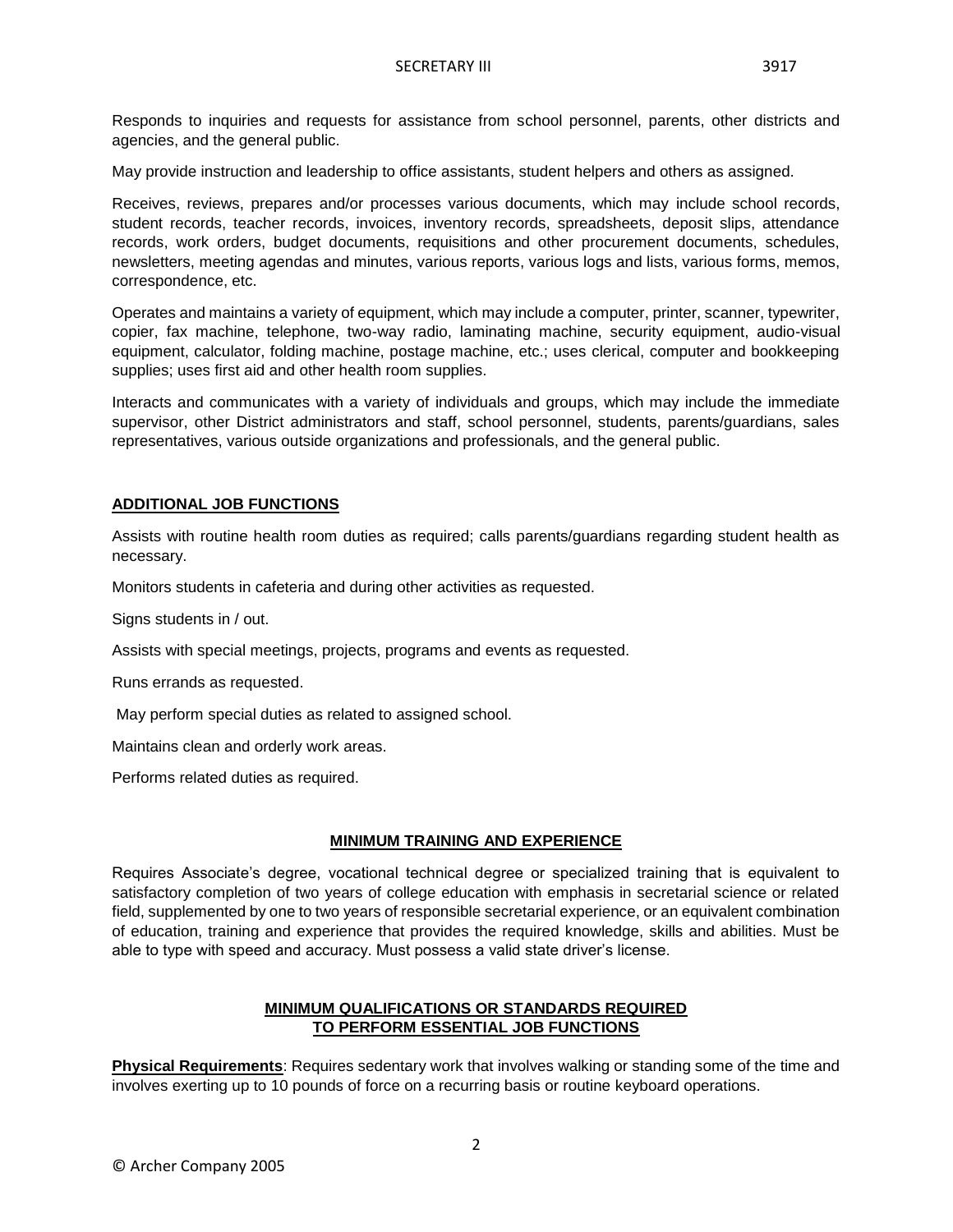**Data Conception**: Requires the ability to compare and/or judge the readily observable, functional, structural or compositional characteristics (whether similar to or divergent from obvious standards) of data, people or things.

**Interpersonal Communication**: Requires the ability of speaking and/or signaling people to convey or exchange information. Includes receiving assignments and/or directions from supervisor.

**Language Ability**: Requires the ability to read a variety of policy and procedure manuals, computer manuals, reference materials, etc. Requires the ability to enter data into computer and prepare reports, correspondence, budgets, etc., with proper format, punctuation, spelling and grammar, using all parts of speech. Must be able to speak with poise, voice control and confidence and to articulate information to others.

**Intelligence**: Requires the ability to apply logical thinking to define problems, collect data, establish facts and draw valid conclusions; to interpret an extensive variety of instructions in oral, written or diagrammatic form; to deal with several abstract and concrete variables. Requires the ability to make independent judgments in the absence of supervisor; to acquire knowledge of topics related to primary occupation. Must have the ability to comprehend and interpret received information and the ability to comprehend and implement basic office machinery functions.

**Verbal Aptitude**: Requires the ability to record and deliver information, to explain procedures, to follow oral and written instructions. Must be able to communicate effectively and efficiently with persons of varying educational and cultural backgrounds.

**Numerical Aptitude**: Requires the ability to add and subtract totals, to multiply and divide, to determine percentages and decimals, to determine time. Must be able to use practical applications of fractions, percentages, ratio and proportion.

**Form/Spatial Aptitude**: Requires the ability to inspect items for proper length, width and shape, and visually read various information.

**Motor Coordination**: Requires the ability to coordinate hands and eyes rapidly and accurately in using automated office equipment and communications machinery.

**Manual Dexterity**: Requires the ability to handle a variety of items including computer keyboards, office equipment, control knobs, switches, etc. Must have minimal levels of eye/hand/foot coordination.

**Color Discrimination**: Requires the ability to differentiate between colors and shades of color.

**Interpersonal Temperament**: Requires the ability to deal with people beyond giving and receiving instructions. Must be adaptable to performing under moderate stress when confronted with an emergency or tight deadline. The worker is subject to tension as a regular, consistent part of the job.

**Physical Communication**: Requires the ability to talk and hear: (talking: expressing or exchanging ideas by means of spoken words; hearing: perceiving nature of sounds by ear). Must be able to hear and understand communications through a telephone.

### **PERFORMANCE INDICATORS**

**Knowledge of Job**: Has thorough knowledge of the methods, policies and procedures of Lexington / Richland District School District Five pertaining to specific duties of the School Secretary III. Is knowledgeable in the laws, ordinances, standards and regulations pertaining to the specific duties and responsibilities of the position. Has knowledge of the organization of the District and of related departments and agencies. Has the ability to comprehend, interpret and apply regulations, procedures and related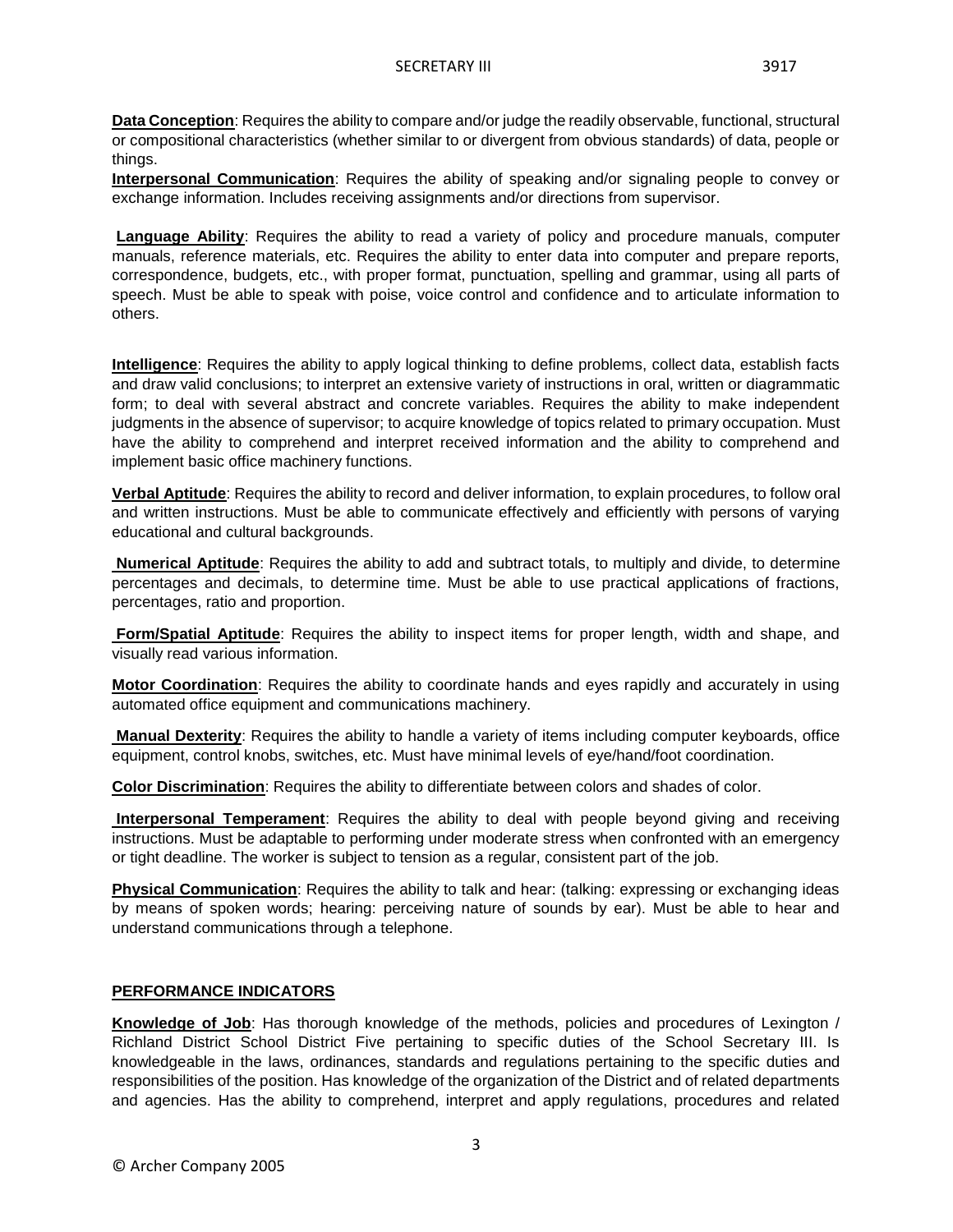information. Has thorough knowledge of modern office practices, procedures and of business English and arithmetic. Is able to compose letters and memoranda without dictation. Is able to type and enter computer data with speed and accuracy. Is skilled in applying a responsible attention to detail as necessary in preparing reports and correspondence. Is able to read and interpret professional, technical and financial documents and related materials pertaining to the responsibilities of the job. Is able to maintain records with accuracy and confidentiality. Has knowledge of the basic principles and practices of bookkeeping. Has skill in the use of computers for data processing, word processing and records management. Knows how to operate and maintain a variety of office equipment as necessary in the performance of daily activities. Has the ability to offer assistance to co-workers and employees of other departments as required. Has the ability to use independent judgment as needed in performing routine and non-routine tasks. Is able to take the initiative to complete the duties of the position without the need of direct supervision. Has knowledge of the terminology and various professional languages used within the department. Knows how to maintain effective relationships with students, parents, co-workers, personnel of other departments, professionals and members of the public through contact and cooperation. Knows how to react calmly and quickly in emergency situations. Is able to perform duties effectively and professionally in an environment in which discrimination and other public issues are constant concerns. Has the ability to plan, organize and prioritize daily assignments and work activities. Has good organizational, technical and human relations skills. Has the ability to learn and utilize new skills and information to improve job performance and efficiency..

**Quality of Work**: Maintains high standards of accuracy in exercising duties and responsibilities. Exercises immediate remedial action to correct any quality deficiencies that occur in areas of responsibility. Maintains high quality communication and interaction with internal and external entities with whom the position interacts.

**Quantity of Work**: Performs described Essential Functions and related assignments efficiently and effectively in order to produce quantity of work which consistently meets established standards and expectations.

**Dependability:** Assumes responsibility for completing assigned work. Completes assigned work within deadlines in accordance with directives, policy, standards and prescribed procedures. Maintains accountability for assigned responsibilities in the technical, human and conceptual areas.

**Attendance**: Attends and remains at work regularly and adheres to policies and procedures regarding absenteeism and tardiness. Provides adequate notice to higher management with respect to vacation time and leave requests.

**Initiative and Enthusiasm**: Maintains an enthusiastic, self-reliant and self-starting approach to meet job responsibilities and accountabilities. Strives to anticipate work to be accomplished, and initiates proper and acceptable action for the completion of work with a minimum of supervision and instruction.

**Judgment**: Exercises analytical judgment in areas of responsibility. Identifies issues or situations as they occur and specifies decision objectives. Identifies or assists in identifying alternative solutions to issues or situations. Implements decisions in accordance with prescribed and effective policies and procedures and with a minimum of errors. Seeks expert or experienced advice where appropriate and researches issues, situations and alternatives before exercising judgment.

**Cooperation:** Accepts supervisory instruction and direction and strives to meet the goals and objectives of same. Questions such instruction and direction when clarification of results or consequences are justified, i.e., poor communications, variance with established policies or procedures, etc. Offers suggestions and recommendations to encourage and improve cooperation intra- and inter-departmentally.

**Relationships with Others**: Shares knowledge with managers, supervisors and co-workers for mutual benefit. Contributes to maintaining high morale among all employees. Develops and maintains cooperative and courteous relationships inter- and intra-departmentally, and with external entities with whom the